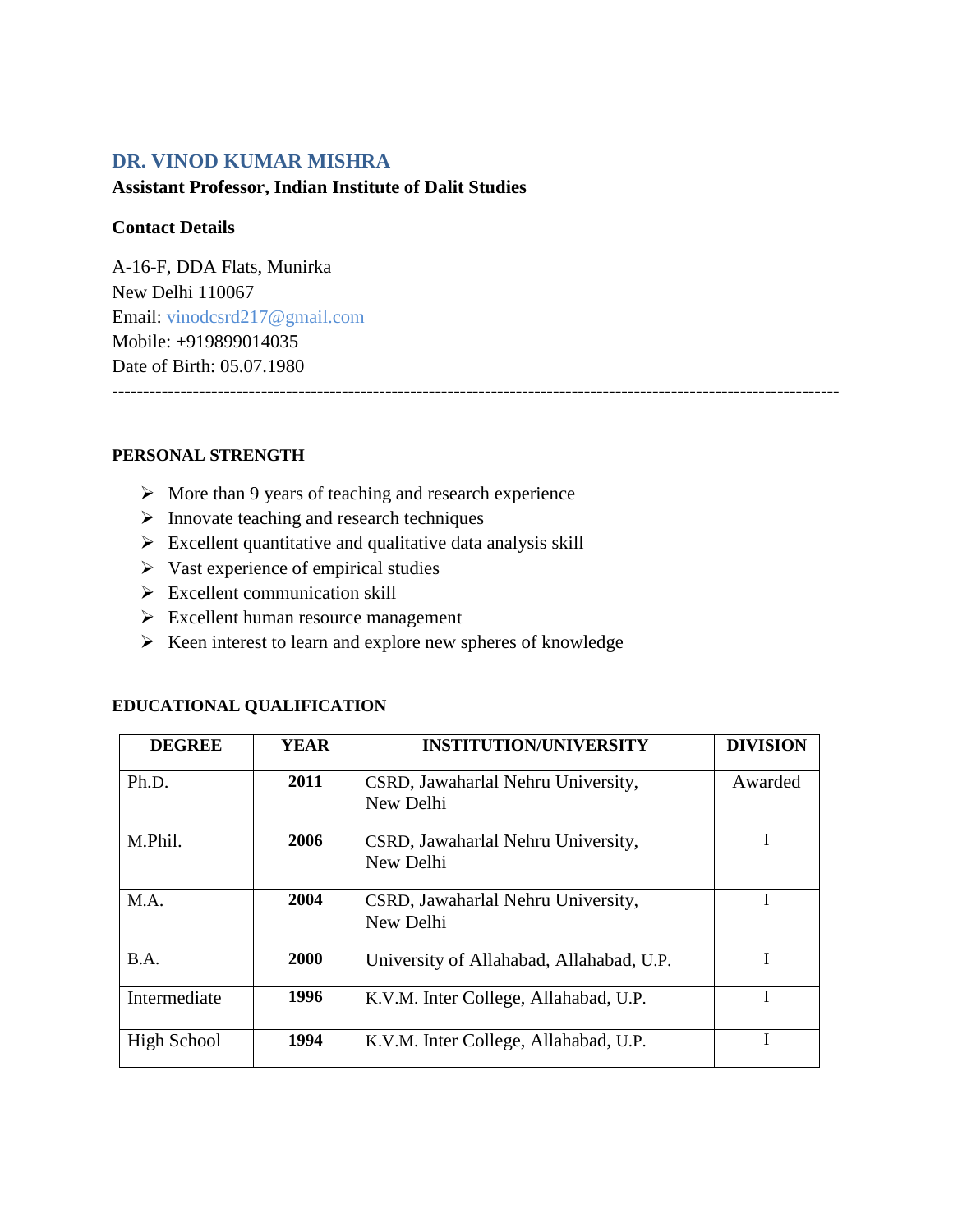# **Fellowship**

Junior Research Fellowship, 2004, Council of Scientific and Industrial Research

**Topic of Ph.D. Thesis**: Migration Pattern and Socio-Economic Characteristics of Migrants in Slums of Allahabad

**Topic of M.Phil. Dissertation**: Housing and Basic Amenities in Metropolitan Urban Agglomerations in India 1991–2001

**Postdoctoral Fellow ICSSR (2016**–**2018): Topic of Research:** Multi-dimensional Exclusion in Urban Sphere

# **Software Skills**

- MS Office
- Arc GIS
- SPSS (Software Package in Social Sciences)
- MAXQDA
- ATLAS-ti
- STATA

### **WORK EXPERIENCE (9 years)**

- Assistant Professor, Indian Institute of Dalit Studies (February 2012 to present) 9 years
- State Coordinator of Bihar and Jharkhand for Annual Health Survey  $(2011-12)$  6 months

**Ph.D. Supervision:** Currently 3 Ph.D. students registered

**HUDCO Chair In-charge** for HUDCO Chair Programme, Ministry of Housing and Urban Affairs, Government of India, at Indian Institute of Dalit Studies, 2018–19

# **Publication Experience**

**Managing Editor:** *Journal of Social Inclusion Studies* published by Sage Publications, New Delhi, ISSN no. 2394 – 4811

**Production Editor,** *Caste*: *Global Journal of Social Exclusion* published from Brandeis University, USA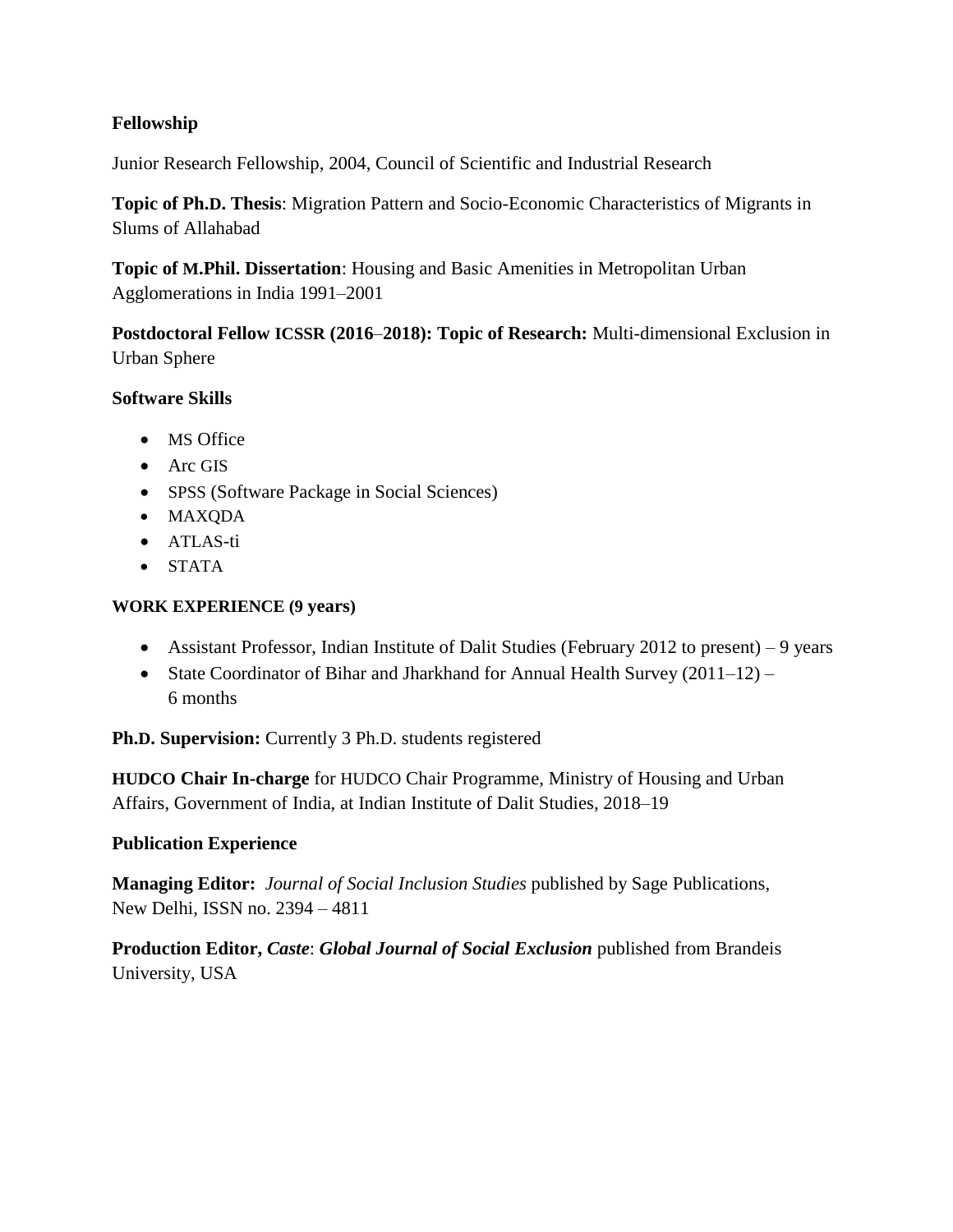#### **AREAS OF SPECIALIZATION**

- Urbanization and urban poverty
- Issues related to housing and residential segregation
- Rural-urban migration
- Health and demographic studies
- Evaluation of social protection programmes
- Issues related to social inclusion and social exclusion
- Quantitative and qualitative research methods
- Expertise in qualitative data analysis software ATLAS-ti

# **RESEARCH PROJECTS**

- 1. 'Discrimination in the Urban Rental Housing Market' sponsored by HUDCO under HUDCO Chair Programme, 2019
- 2. 'Review of Housing Policies and Schemes in India with Special Reference to Marginalized Social Groups', sponsored by HUDCO under HUDCO Chair Programme, 2019
- 3. 'Multi-dimensional Exclusion in Urban Sphere' under the Postdoctoral Fellow, ICSSR, 2016–18.
- 4. 'Empowering Adolescents Girls and Boys for Improving Social and Reproductive Health' sponsored by National Mission for Empowerment of Women, Ministry of Women and Child Development, Government of India, 2015
- 5. 'Role of Social Protection in Food Security for Socially Excluded Groups in India' sponsored by Global Development Network, 2015
- 6. 'Strengthening Social Protection for Informal Workers: Supporting Poverty Reduction and Social Inclusion Across Stable and Fragile Contexts' funded by Overseas Development Institute, London and European Union, 2014
- 7. 'Exploring the Effectiveness and Impact: Think Tank University Relationships in South Asia: Case Study of India', study supported by International Development Research Centre (IDRC), Canada, 2014
- 8. 'Deprivation in Access to Basic Amenities in India: Analysis of Social Groups and States: 2001–2011' funded by IDRC Canada under Think Tank Initiatives, 2014
- 9. 'Study of Social Inclusion at the Level of Panchayati Raj Institutions in Selected States with Particular Focus on Disadvantaged Groups' funded by Ministry of Panchayati Raj, Government of India, 2013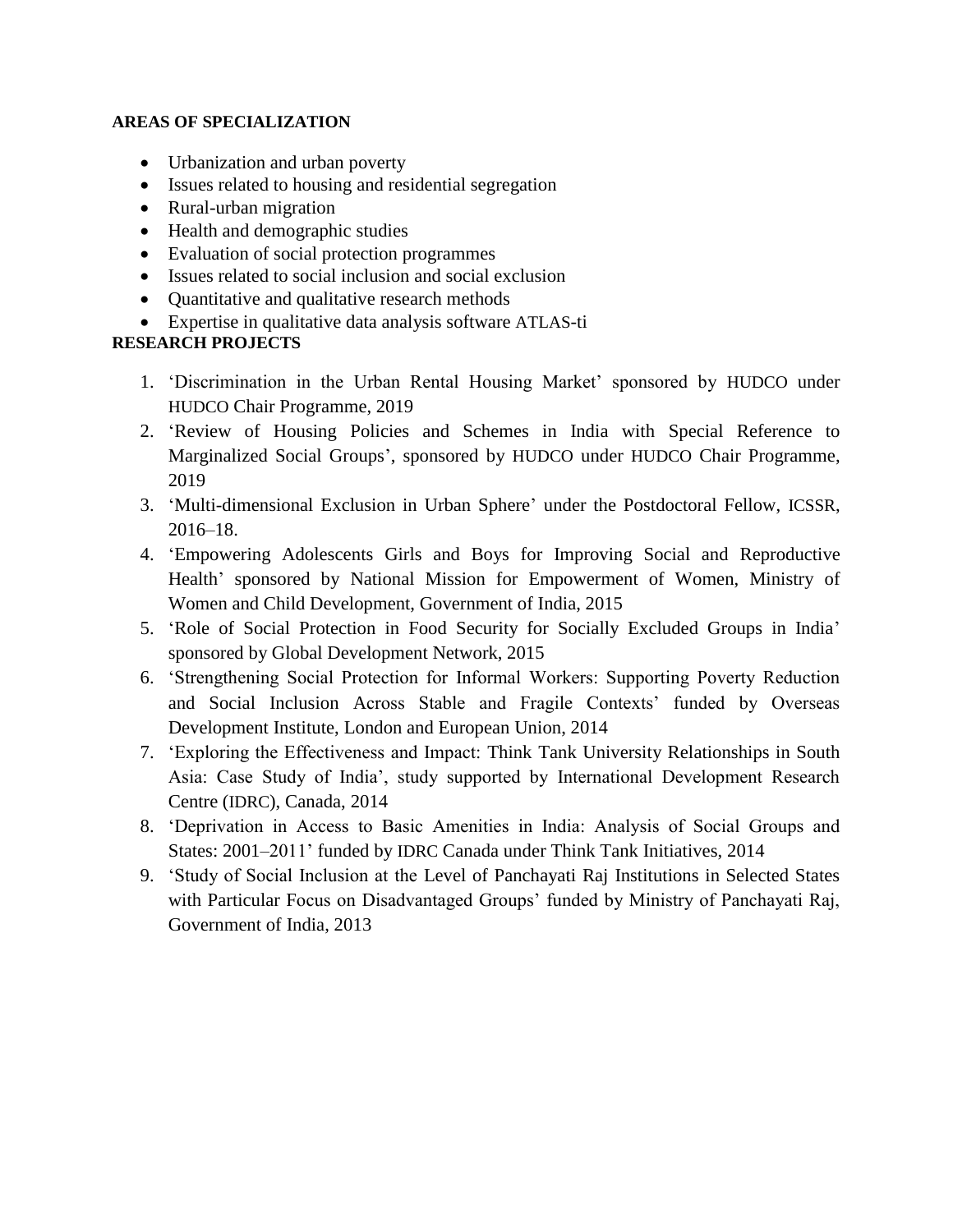#### **PUBLICATIONS**

### **Articles**

- 1. 'Caste, Religion and Ethnicity: Role of Social Determinants in Accessing Rental, Housing', *CASTE: A Global Journal on Social Exclusion*, Vol. 1 No. 1, Brandeis University, USA. 2020
- 2. 'Inclusiveness in Panchayati Raj Institutions', *Journal of Social Inclusion Studies*, Vol. 5 No. 1, 2019
- 3. 'Reproductive and Sexual Health Education: Addressing Challenges of Physiological Changes Among Adolescent', *Indian Anthropologist* (2018) 48: 1, 13–30
- 4. 'Capturing Benefits from Public Policy Initiatives in India: Inter-Group Differences in Access and Usage of RSBY Health Insurance Card', *Amity Journal of Economics*, Vol. 1, Issue 1, 2016, pp 1–17
- 5. 'Urban Rental Housing Market: Caste and Religion Matters in Access', *Economic and Political Weekly*, June 27, 2015, Vol. L, No. 26 & 27, pp 47–53.
- 6. 'Food Security for Social Excluded Groups in India: Examining the Role of Social Protection Programmes in India', *Journal of Social Inclusion Studies*, Vol. 2, No. 1, 2015
- 7. 'Caste, Inequality and Poverty in India: A Reassessment', published in *Development Studies Research*, 2014

### **Chapters in Books**

- 1. 'Improving Social Health among Adolescent Girls and Boys', in Anuradha Banerjee edited *Contemporary Health Issues in India: Challenges and Responses*, Rajesh Publication, New Delhi, 2019
- 2. 'Socio-Economic Conditions and Access to Basic Amenities and Health Service Among Slum Dwellers in India', in Anuradha Banerjee edited *Contemporary Urbanization in India: Issues and Challenge*, Concept Publishing Company, 2013
- 3. 'Living Environment in Metropolitan Urban Agglomerations', in Anuradha Banerjee edited *Contemporary Urbanization in India: Issues and Challenge*, Concept Publishing Company, 2013
- 4. 'Deprivation in Slums of Million-Plus Cities in India; A Case of Allahabad', in N. C. Jana and Lakshmi Sivaramakrishnan edited *Resources and Development: Issues and Concerns*, Kolkata Progressive Publishers, 2013
- 5. 'Mapping Morbidity Pattern in India: Opportunities and Challenges' *XXXII INCA International Congress Proceeding*, 2012

#### **Books**

1. 'Population Dynamics in Contemporary South Asia: Health, Education and Migration', Springer Publications, New Delhi, 2020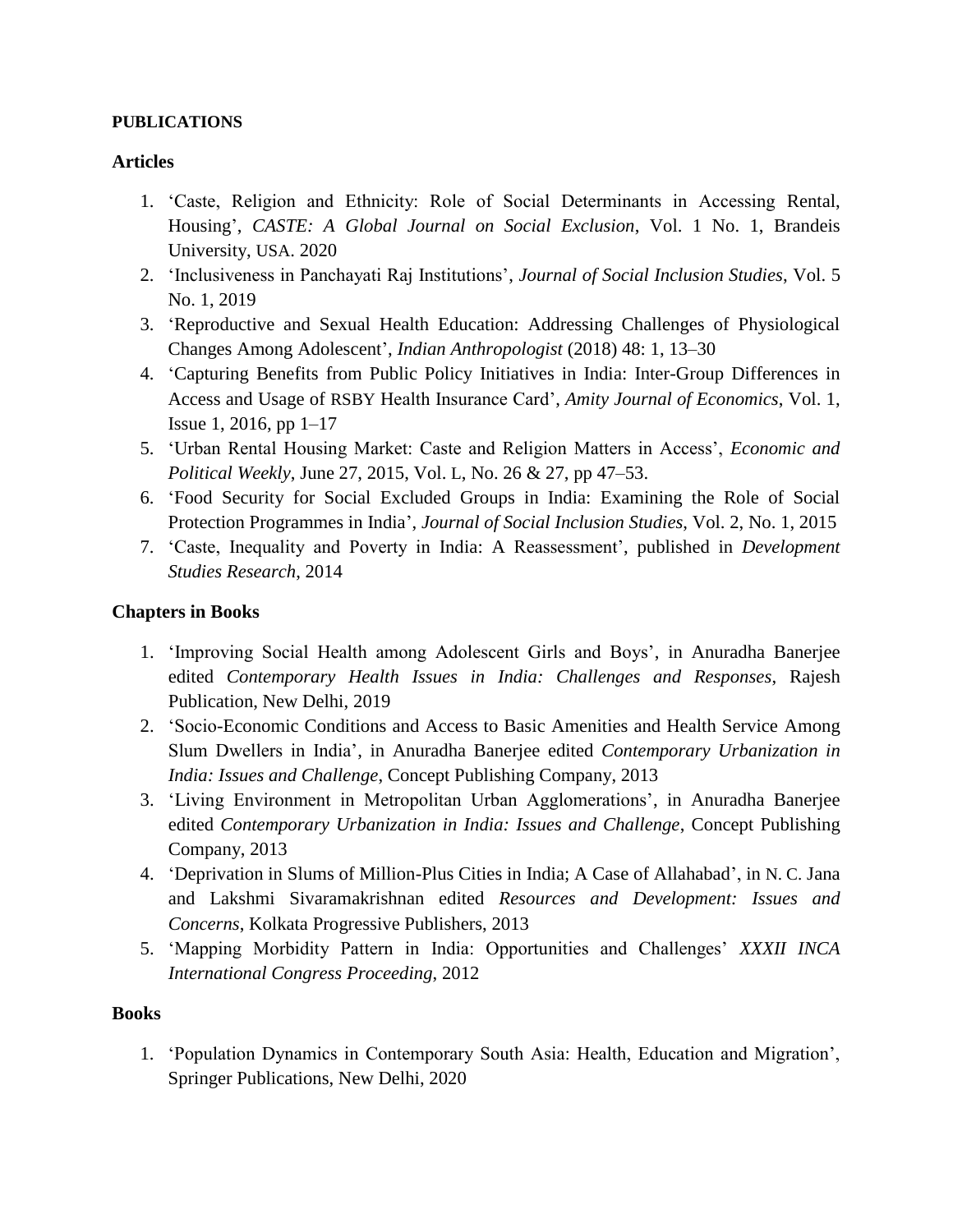2. Vinod K. Mishra (with Vani K. Borooah, Dilip Diwakar, Nidhi S. Sabharwal and Ajaya Kumar Naik), *Exclusion and Discrimination in Modern India*, Sage Publications, New Delhi, 2015

### **Papers Presented in Conferences/Seminars**

- 1. 'Caste, Religion and Ethnicity: Role of Social Determinants in Accessing Rental Housing', during 5th International Conference on *The Unfinished Legacy of Dr. B. R. Ambedkar* organized by The New School, New York City on October 26, 2019
- 2. 'Multi-dimensional Exclusion in Urban Sphere', during Dr. B. R. Ambedkar International Conference on *Reclaiming Social Justice: Revisiting Ambedkar*, July 21–23, 2017 organized by Government of Karnataka
- 3. 'Social Exclusion in Urban Sphere', during the Two-day International Seminar *The Contemporary Relevance of Social and Political Thoughts of Babasaheb Ambedkar* organized by Mahatma Gandhi Labour, Ahmedabad on March 19, 2016
- 4. 'Empowering Adolescent Girls and Boys', during the panel discussion at the International Conference on *The Multi-Dimensional Analysis of Social Exclusion in India: Measurement, Policy and Remedies* on February 29, 2016 at Kurukshetra University
- 5. 'Urban Housing Discrimination: Emerging Issues', during the National Conference on *Elusive Equality; Mapping Social Hegemony in India* organized by University of Hyderabad on February 19–20, 2016
- 6. 'Empowering Adolescent Girls and Boys for Improving Reproductive and Social Health', during the National Seminar on *The New Rural Paradigm: Policies and Governance* on February 3–4, 2016 organised by NIRDPR, Hyderabad
- 7. 'Issues Related to Urban Housing in India', during the Research Methodology Workshop organized by the Maulana Azad National Urdu University on February 4, 2016
- 8. 'Issues of Social Exclusion in Urban Spheres: Discrimination in Urban Housing', the National Conference on *Caste and Social Exclusion: Issues and Challenges* in Haryana, M.D. University, Rohtak, Haryana, January 16–18, 2016
- 9. 'Mapping Discrimination in Access to Healthcare among the Marginalized Communities in India: Opportunities and Challenges', during 35<sup>th</sup> INCA International Congress organized by CSDR, JNU on December 15–17, 2015
- 10. 'Asia in the New World: Emerging Research Theme', during the  $4<sup>th</sup>$  Think Tank Initiative Regional Meeting at Nagarkot Nepal, July 24, 2014
- 11. 'Exploring the Effectiveness and Think Tank-University Relationship in South Asia Country Study', during the Dissemination Workshop organized by IIDS on July 16, 2014
- 12. 'The Contribution of India's National Health Insurance Programme to Social Inclusion in Maharashtra and Uttar Pradesh', during the International Seminar on *Can Social Protection Programmes Promote Social Inclusion* organized by Overseas Development Institute at London, April 28, 2014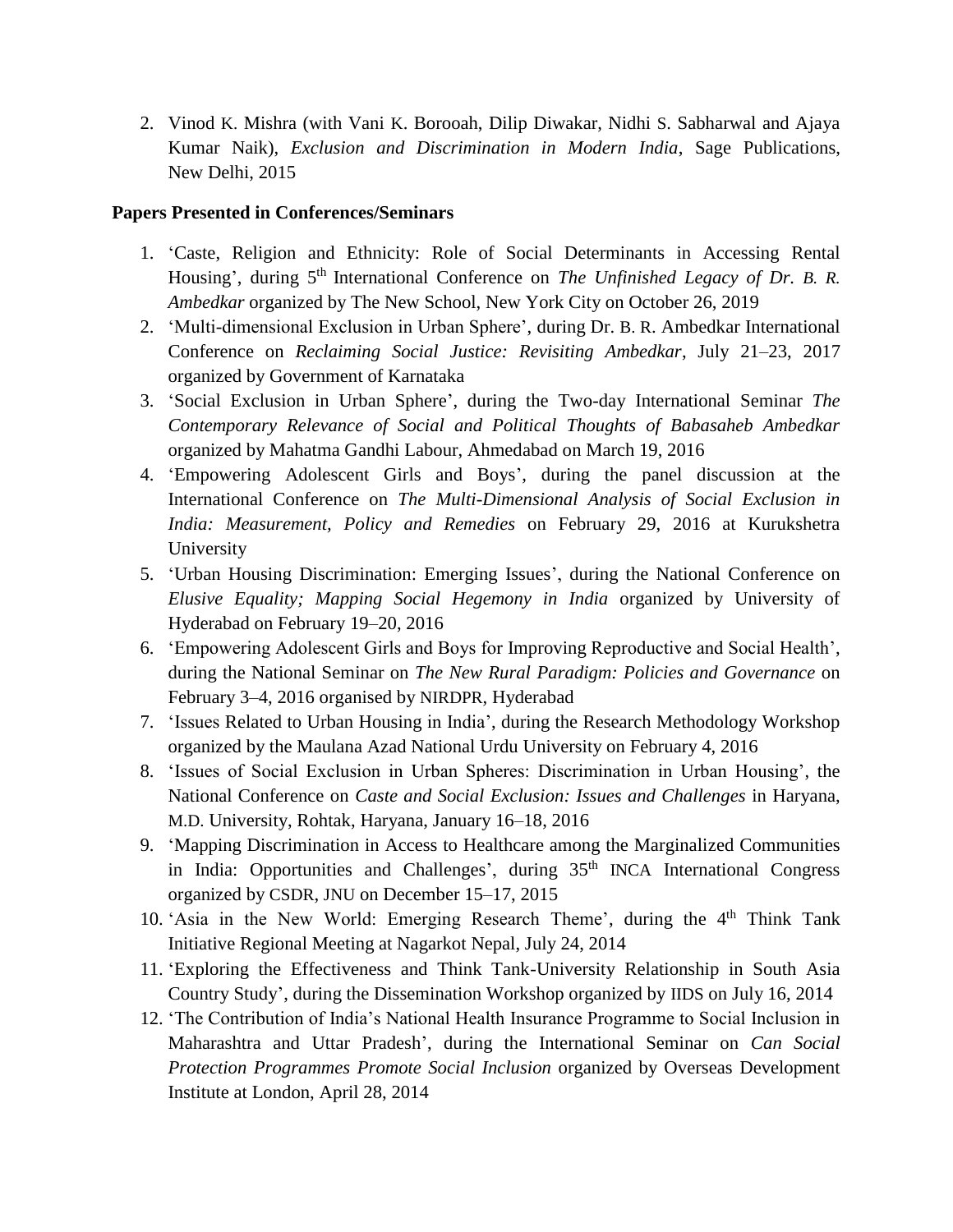- 13. 'Urban Development Policies Programme and Impact', in Institute of Indian Geographers Meet, IIG organized by Department of Geography, University of Burdwan, West Bengal, November 11–13, 2013
- 14. 'Access to RSBY Scheme by Socially Marginalized Communities', during *Dissemination Workshop on Research Based Evidence to Inform Policies for SCs and STs*, August 30, 2013
- 15. 'Access to Maternal and Child Health Care in India: Emerging Issues and Challenges', in the Tenth Conference of Indian Association for Social Sciences and Health (IASSH) on *Health, Regional Disparities and Social Development*, on November 21–23, 2012
- 16. 'Discrimination of Dalits and Muslims in Urban Housing: A Case study of NCR', during International Conference on *Diversity, Discrimination and Social Exclusion in India and the USA*, O.P. Jindal Global University, Sonepat, October 22–23, 2012
- 17. 'Levels of Deprivation in Slums of India', during 34<sup>th</sup> Indian Geography Congress, NAGI, organized by Department of Geography, Patna University, November 2–4, 2012
- 18. 'Socio-economic Condition, Access to Health and Basic Amenities Among Slum Dwellers in India: A Regional Perspective', International conference on *Population Dynamism and Sustainable Resource Development*, Aligarh Muslim University, Aligarh, March 28, 2012
- 19. 'Deprivation in Slums of Million Plus Cities in India: Case Study of Allahabad', during 33rd Indian Geography Congress of National Association of Geographers (NAGI), India November 11–13, 2011

# **Technical Sessions Chaired During Conferences/Seminars**

- 1. Chaired Technical Session during National Conference on *Paradigm Shift in Indian Economy*, organized by Delhi Technical University, NOIDA, April 12, 2017
- 2. Chaired Technical Session on *The Issues and Policies for the Inclusive Development of SCs and STs: Role of Concerned Agencies* during the National Seminar on 'Development of SC and ST in Globalized Word: Legal Issues and Challenges' organized by IMS Law School, NOIDA, May 21, 2016
- 3. Chaired Session on *Mapping Social Exclusion and Discrimination* during 35th INCA International Congress organized by CSDR, JNU on December 15–17, 2015
- 4. Chaired a technical session during the dissemination workshop of the study *How does Social Protection Contribute to Social Protection*, Aurangabad, March 21, 2014
- 5. Chaired technical session on *Urbanization and Development* during the Institute of Indian Geographers Conference organized by University of Burdwan, 2013.

# **Invited Lectures**

1. 'Public Policies on Housing and Basic Amenities', during Ambedkar Summer School on Public Policy and Social Security, May 26–31, 2019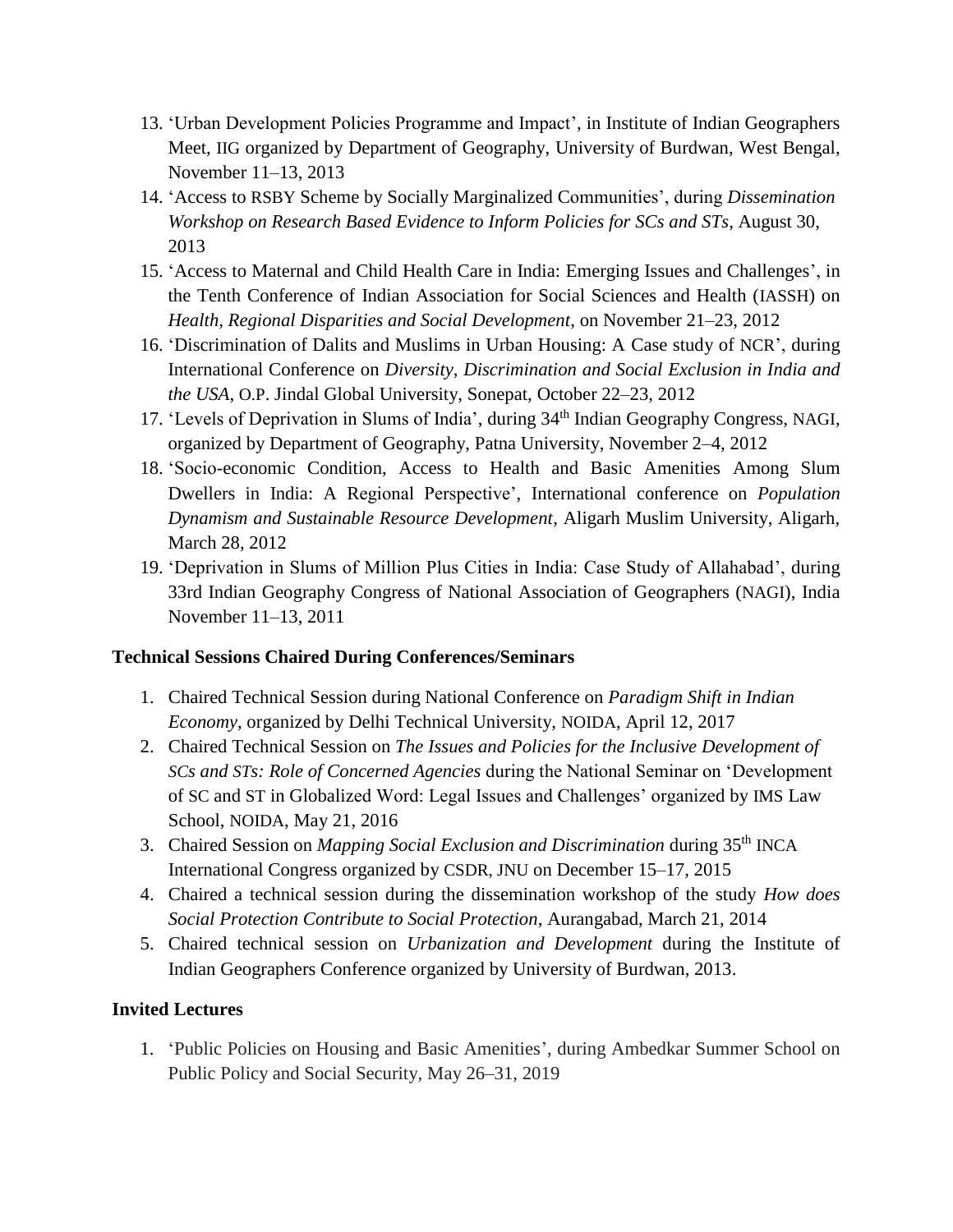- 2. 'Social and Economic Aspects of Urban Development An Overview', on February 4, 2019, during training programme for overseas professionals on the theme Planning and Management of Sustainable Urban Infrastructure from January 14 to February 22, 2019 organized by HSMI, HUDCO
- 3. 'Social Inclusion in Indian Cities', on September 25, 2018 training programme for TCPO officials from their socio-economic cadre on the theme 'Good Governance' from September17, 2018 to October 6, 2018
- 4. 'Rural Local Governance Structures and Issues', on September 20, 2018 during three weeks training programme for TCPO officials from their socio-economic cadre on the theme 'Good Governance' from September 17, 2018 to October 6, 2018 organized by HSMI, HUDCO
- 5. 'Migration and Social Inclusion in Urban Areas', on February 1, 2018 during HUDCO's Human Settlement Management Institute (HSMI) training programme for overseas professionals on the theme 'Planning and Management of Urban Services' sponsored by Ministry of External Affairs, Government of India
- 6. 'Inclusiveness in Urban Development Issues, Challenges and Prospects', on January 12, 2018 during HUDCO's Human Settlement and Management Institute (HSMI) training programme for overseas professionals on the theme 'Planning and Management of Urban Services' sponsored by Ministry of External Affairs, Government of India
- 7. 'Qualitative Data Analysis; Methods and Techniques: Use of Atlas-ti' during workshop on *Methodologies Issues in the Studies of Discrimination and Exclusion* on April 12, 2016 at CSDE, JNU, New Delhi.
- 8. 'Sustainable Development and Issue of Marginalization and Exclusion', to M.A. and M.Phil. students of CSRD, SSS, JNU on March 15, 2016
- 9. 'Analyzing Qualitative Data with the New Software', during an ICSSR Research Methodology Course for Ph.D. Students in Social Sciences organized by Al-Beruni Centre for the Study of Social Exclusion and Inclusive Policy, Maulana Azad National Urdu University, Hyderabad on February 4, 2016
- 10. 'Use of Software Atlas-ti in Qualitative Methods', at National Workshop on Research Methodology in Social Sciences jointly organized by JNU and Association of Indian Universities (AIU) from October 12–16, 2015
- 11. 'Atlas-ti in Qualitative Data Analysis', during Workshop on Research Methods in Social Sciences organized by Jawaharlal Nehru University and Indian Council for Social Science Research December 18–29, 2015 at Human Resource Development Center, JNU, New Delhi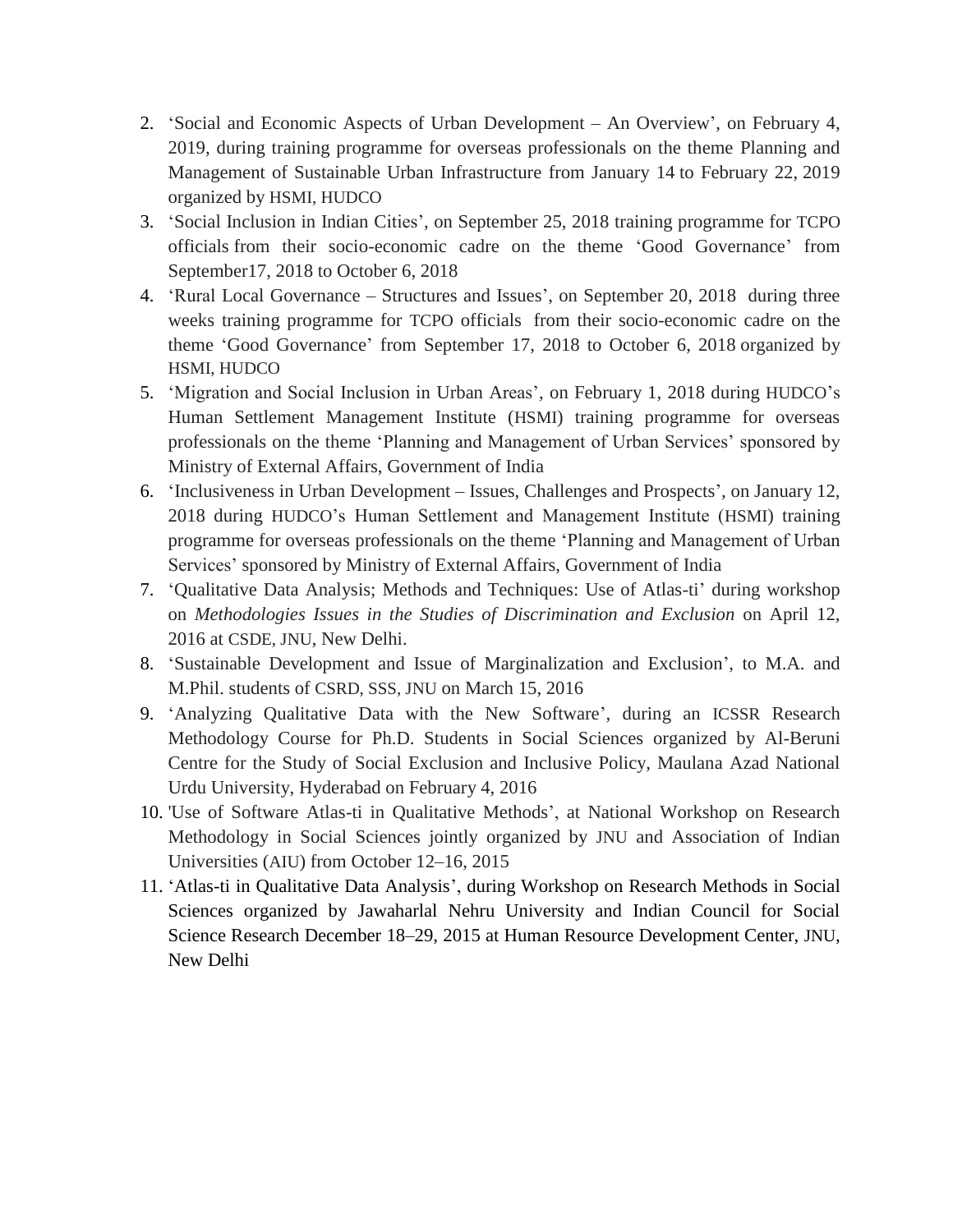# **Participation in Research Methodology Courses**

- 1. Three-day workshop on 'Communication and Advocacy' on March 20–22 , 2018 organized by Center for Study of Science, Technology and Policy (CSTEP) at India Habitat Centre
- 2. Three-day workshop on 'Strategic Campaigns for Influencing Policy Agenda' on March 13–15, 2018 organized by Think Tank Initiative at Bangkok, Thailand
- 3. Capacity Building Workshop on Statistical Analysis through STATA organized by PHFI, India, 2016
- 4. Capacity Building Workshop on Qualitative Data Analysis through ATLAS-ti organized by PHFI, India, 2015
- 5. Attended 'Research Methodology Workshop on Social Exclusion and Discrimination' jointly organized by Indian Institute of Dalit Studies and Centre for the Study of Social Exclusion and Inclusive Policy, National Law School of India University, Bengaluru from June 24–26, 2013
- 6. Participated in two-week research methodology workshop titled 'Evaluating the Impact of Development Programs: Turning Promises into Evidences', Regional Impact Evaluation and Survey Method Workshop, organized by World Bank and NCAER, March 11–22, 2013
- 7. Research Methodology workshop on Social Exclusion and Discrimination on May 31– June 2, 2012, Bengaluru

# **Events Organized as Convenor**

- 1. Convenor of Ambedkar Summer School 2021 on Public Policy in Practice: Experiences of Marginalised Social Groups on September 20–24, 2020 at Nainital
- 2. Convenor of Ambedkar Summer School 2020 on *Growing Social Inequalities in India* on October 19–23, 2020 at Nainital
- 3. Member of the organizing committee of  $5<sup>th</sup>$  International Conference on the Unfinished Legacy of Dr B. R. Ambedkar, at New School, New York City, October 24–26, 2019
- 4. Convenor of Ambedkar Summer School on Public Policy and Social Security in India on May 26–31, 2019 at Nainital
- 5. National Conference on Labour Market Discrimination in India on November 26–27, 2018
- 6. Round Table Discussion on Caste, Religion and Labour Market in India: Impact of Employment and Wage Discrimination on Poverty on January 31, 2018
- 7. National Seminar on Social Exclusion and Discrimination Against Marginalized Social Groups: Challenges and Way Forward for Inclusive Policies, Pune, September 13, 2017
- 8. Member of the organizing committee, Dr. B. R. Ambedkar International Conference on Reclaiming Social Justice: Revisiting Ambedkar, July 21–23, 2017, Government of Karnataka, Bengaluru